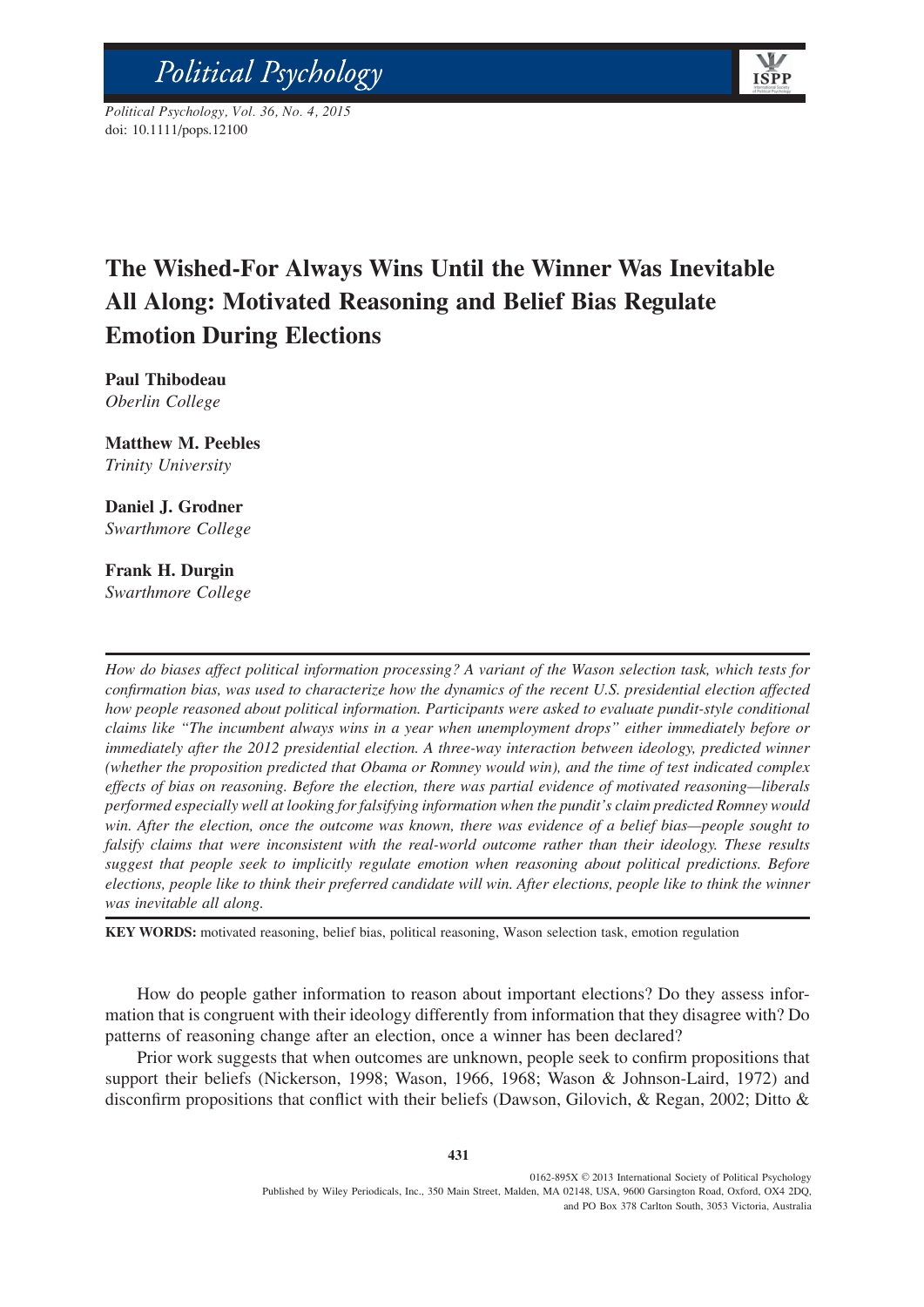Lopez, 1992; Kunda, 1990). In other words, people are motivated reasoners who use different evidentiary standards to evaluate different kinds of information. In the context of a presidential race, Democrats may seek out evidence that suggests the Democratic candidate will win and avoid or scrutinize evidence that suggests the Republican candidate will win (and vice versa). Peoples' propensity to watch and read media that is ideologically consistent with their own views is one real-world indicator of this trend (Iyengar & Hahn, 2009).

The tendency to evaluate information differently depending on whether it is congruent with a person's ideology may result from the joint role of affect and cognition in information processing (Redlawsk, 2002; Zajonc, 1984): information that is incongruent with our beliefs makes us feel threatened, engendering feelings of anxiety, and promoting closer analysis of such evidence (Lodge & Taber, 2005; Marcus & Mackuen, 1993; Taber & Lodge, 2006). Redlawsk (2002) has found, for instance, that people take longer to process political information that is incongruent with a person's ideological position. That is, motivated reasoning is an implicit tactic for emotion regulation. Consistent with this view, Weston, Blagov, Harenski, Kilts, and Hamann (2006) found that motivated reasoning engages areas of the brain that are associated with implicit affective processing, including the ventromedial prefrontal cortex, anterior cingulate cortex, posterior cingulate cortex, insular cortex, and lateral orbital cortex. When an election outcome is unknown, it may be comforting to find evidence that supports our hopeful (wished for) candidate and to discredit discouraging information.

People can adopt different evidentiary standards for evaluating different kinds of information before an election in part because of the uncertainty associated with elections. Until a winner is decided, people can believe their preferred candidate has a shot. But what happens after an election, when a winner has been called?

If people continue to believe that their candidate should have won, they may perseverate as motivated reasoners. In extreme cases, researchers have found that people maintain ideologically grounded beliefs in the face of conflicting evidence (Nyhan & Reifler, 2010). Despite evidence to the contrary, many conservatives tested in 2005, after the United States invaded Iraq, believed that Iraq possessed weapons of mass destruction. Reading a report attesting to the fact that no such weapons had been found failed to persuade many of these participants and, in fact, strengthened misperceptions among some.

In the context of the 2012 election, this would mean that Romney supporters would perseverate in thinking their candidate should have won even after Obama was declared the winner. However, perseverating as a motivated reasoner after an election would be unlikely to serve as an effective means of emotion regulation. A Romney supporter would probably not find solace in thinking that Romney should have won once the election had been called for Obama. Instead, Romney supporters might find it reassuring to identify with evidence suggesting their candidate never had a chance at all: if Romney never had a chance, there is no reason to feel bad that he lost. On this view, the irrefutable fact that Obama won the election would trump their motivation to support Romney.

As a result, we may expect to see a shift in how people reason after an election. Everyone (including conservatives) may be influenced by a knowledge-based belief bias (Klauer, Musch, & Naumer, 2000) rather than an ideologically grounded motivational bias. Reasoning in retrospect about the 2012 election, people may endorse predictions that Obama would win and scrutinize predictions that Romney would win.

On this latter view, people maintain ideologically motivated false beliefs in situations where the outcome is ambiguous—either before the result is known or in cases where they can deny its validity (e.g., as in the case of Iraq's possession of WMDs when conservatives could question the quality of reporting or competency of the UN inspection team; see Gaines, Kuklinski, Quirk, Peyton, & Verkuilen, 2007) in order to implicitly regulate emotion. When an outcome is irrefutable, motivated reasoning does not help to reduce anxiety or regulate emotion. Instead, people find comfort in thinking an outcome was inevitable all along.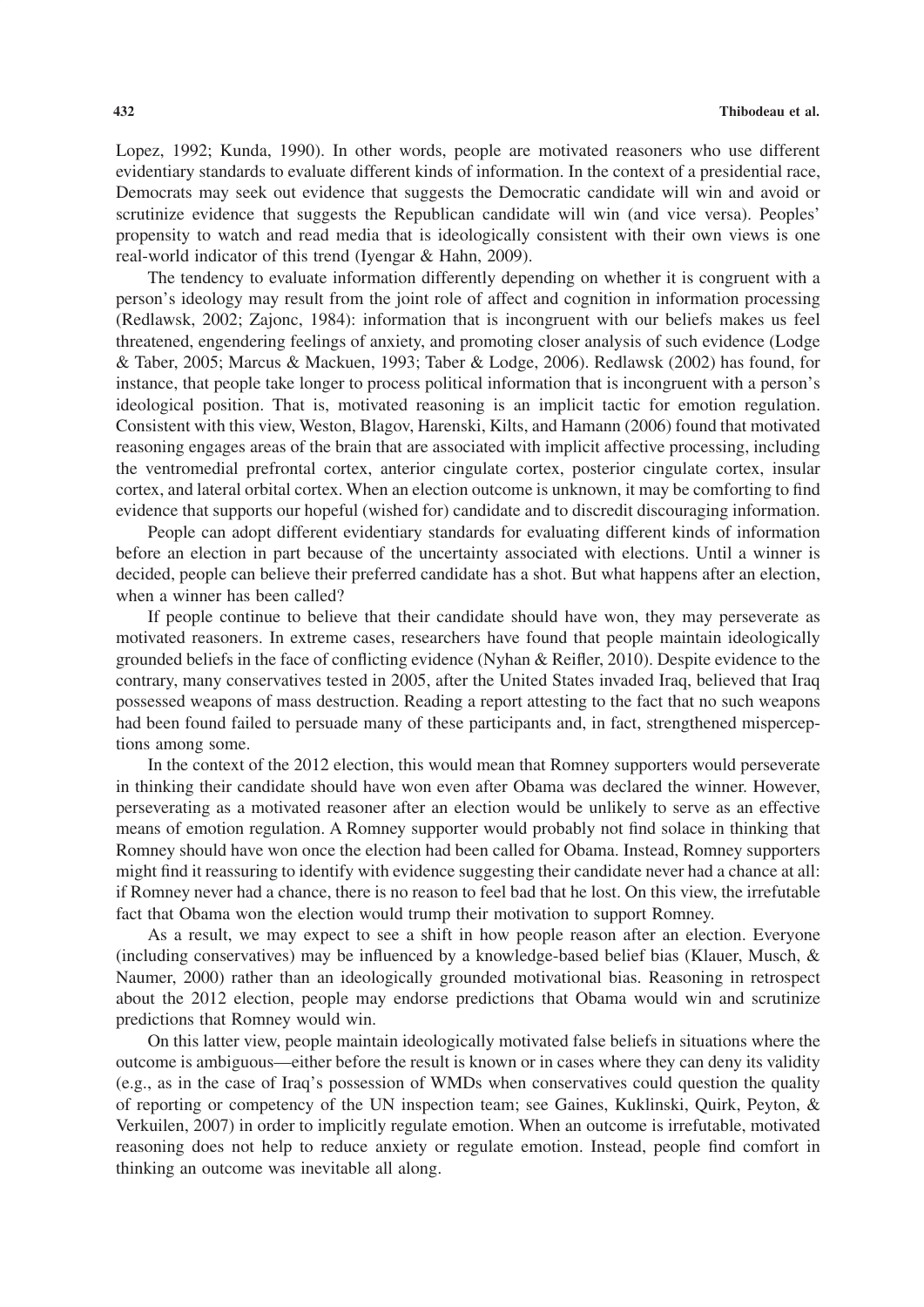#### **The Current Study**

In the current study, we explore the relationship between peoples' knowledge of an election and their political ideology. We sampled one group of people immediately before the 2012 presidential election on Monday, November 5, 2012, when the winner was unknown, and another group immediately after the election, on Thursday, November 8, 2012, once the race had been decided. Both groups were asked to evaluate the validity of a specific kind of claim that is commonly made by political analysts. Despite the many complex and nuanced factors at play in a presidential race, pundits often seek to identify a single trend or variable to predict or explain an election outcome, as in "the incumbent always wins in a year when unemployment drops" or "the incumbent always loses in a year when gas prices rise." These kinds of simple conditional statements pervade coverage of presidential elections and are often highly speculative because the market for political punditry rewards eccentricity over genuine expertise (Tetlock, 2006).

In the run-up to the 2012 election, pundits identified specific trends in an attempt to predict who would win the presidency. For instance, many conservatives speculated that Obama's administration had conspired to manipulate unemployment numbers in the months leading up to the election because they felt this factor could be particularly influential (October 5, 2012, *ABC News*). Others speculated that a rise in gas prices would cause Obama to lose the presidency (March 28, 2012, *ABC News*). The prevalence of these kinds of claims led the satirical magazine *Cracked* to identify "6 bizarre factors that predict every presidential election" (November 1, 2012). Topping the list was whether the film that won the Best Picture Oscar in the pre-election year ends happily or sadly films that end on a downbeat lead to an incumbent loss.<sup>1</sup>

Following presidential elections, political analysts continue to offer simple conditional propositions to describe the contest, albeit to explain rather than predict the outcome. Did Hurricane Sandy give Obama the decisive edge on Election Day (November 15, 2012, *Huffington Post*) or was his win the result of changing population demographics (November 6, 2012, *Politico*)?

We adapted these pundit-style conditional claims to a well-known paradigm for studying biases in reasoning: the Wason selection task (Wason, 1966, 1968). That is, we took advantage of the fact that these claims can be read as if-then conditional statements—for instance, "the incumbent always wins in a year when unemployment drops" can be read as "if unemployment drops before the election, the incumbent will win." After reading the conditional statement, people saw a pair of trends (e.g., "unemployment fell" and "unemployment rose") and a pair of election outcomes (i.e., "incumbent won" or "incumbent lost"; election outcomes did not reference specific candidate names but the more general labels "incumbent" and "challenger") that purportedly reflected past presidential races. They were asked to select which trends and outcomes should be checked to test the validity of the pundit's proposition.

As originally constructed, the Wason task asks people to consider a set of four cards said to have a number on one side and a letter on the other side. Participants can only see one side of each (e.g., "A," "B," "1," "2"), and they select the cards they think would need to be turned over to falsify a rule such as, "If a card has a vowel on one side, it has an even number on the other side." In this case, the correct set to turn over would be the one showing a vowel ("A") and the one showing an odd number ("1"). People often choose to turn over the card showing an even number ("2"); however, choosing to turn over this card does not falsify the rule because the rule does not specify that cards with an even number on one side have a vowel on the other. Regardless of what type of letter is on the other side

<sup>&</sup>lt;sup>1</sup> *The Artist* won the Academy Award for Best Picture in 2011. Ironically, the author of the article decides not to make a prediction about the 2012 election given this trend: della Quercia (2012) writes, "So what does that mean for this election? The 2011 winner was *The Artist*, in which a struggling actor makes the transition from silent movies to talkies, thanks to the love of a good woman and the good graces of the people who always adored him. But in a shocking twist ending, he is also revealed to be French. We'll just come back and fill this one in after we see how the election turns out" (p. 2).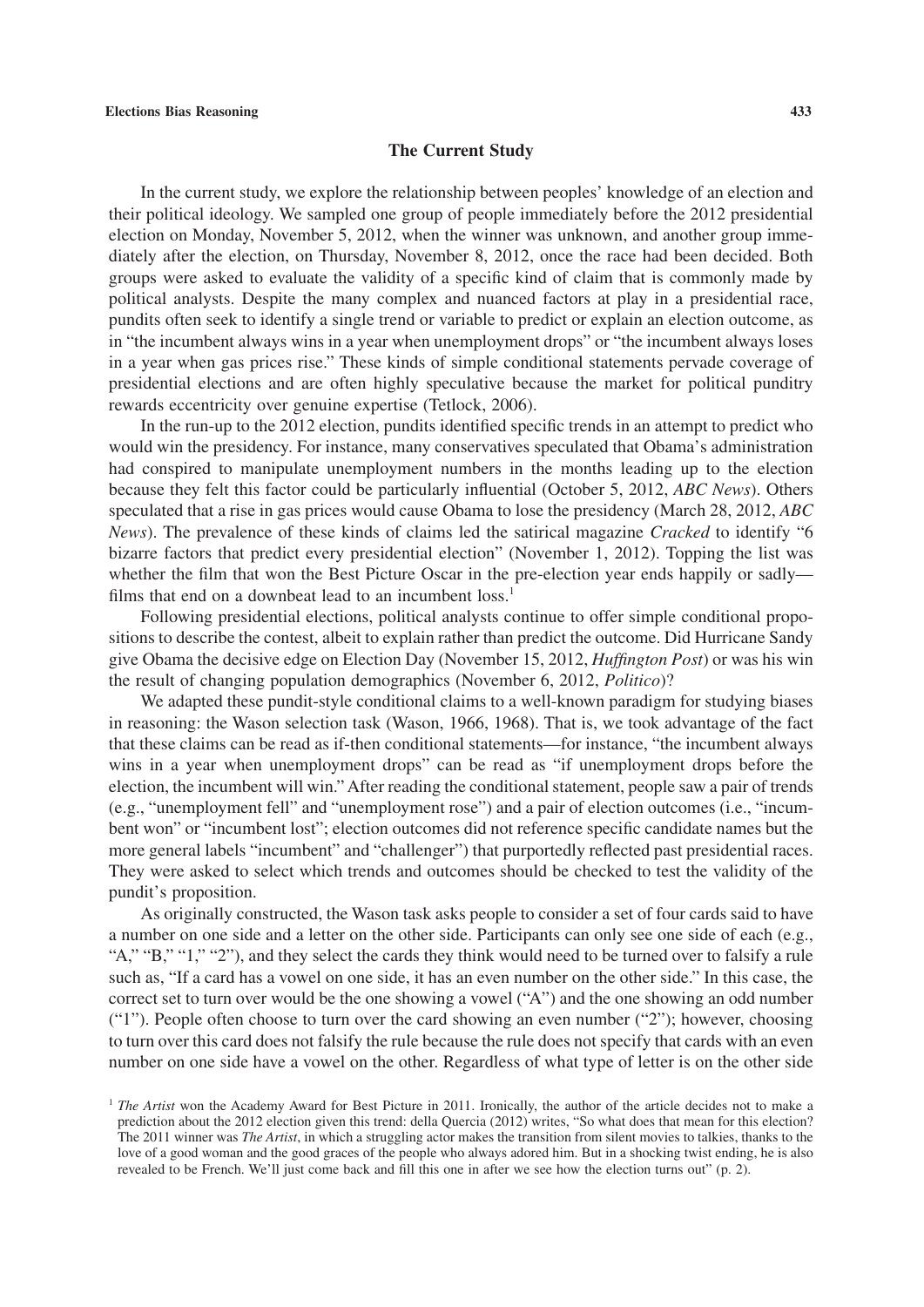| Rule                                                                              |                      | not-p                | q                  | $not - q$         |
|-----------------------------------------------------------------------------------|----------------------|----------------------|--------------------|-------------------|
| 1. If a card has a vowel on one side, it has<br>an even number on the other side. | A                    | В                    |                    |                   |
| 2. All Irish are drunks.                                                          | Irish                | not-Irish            | Drunk              | not-Drunk         |
| 3. If a person is drinking beer, then<br>he must be over 21 years old.            | <b>Beer</b>          | Coke                 | 25                 | 18                |
| 4. The incumbent never wins when gas<br>prices have risen significantly           | Gas prices<br>rose   | Gas prices<br>fell   | Incumbent<br>lost. | Incumbent<br>won  |
| 5. The incumbent always wins in a year<br>when unemployment drops.                | Unemployment<br>fell | Unemployment<br>rose | Incumbent<br>won   | Incumbent<br>lost |

*Note.* Example 1 is a classic-style Wason trial. Examples 2 and 3 are modified-style Wason trials previously used to study the role of motivated reasoning and prior knowledge by Dawson et al. (2002) and Cox and Griggs (1982), respectively. Examples 4 and 5 are politically themed Wason trials from the current study. In every case the correct response pattern is to select the *p* and *not-q* cards.

of the card showing an even number, the truth of the rule is unaffected. The rules and cards are often described symbolically to abstract away from the specifics of a given trial (i.e., "If *p*, then *q*") and are correctly tested by turning over the cards showing *p* and *not-q* (see Table 1; see Evans, 1982 for a review of the task).

Prior work has found that people are most likely to select the *p* card, correctly, and the *q* card, incorrectly (Cox & Griggs, 1982; Wason, 1966, 1968), a response pattern that suggests people are oriented toward verifying rather than falsifying the rule on a general version of the task (Wason & Johnson-Laird, 1972).

The task has been adapted to study motivated reasoning. Dawson et al. (2002) found that manipulating the degree to which people were personally threatened by a rule strongly influenced their performance on the Wason task. In one study, people considered rules that highlighted negative stereotypes, as in "All Irish are drunks." The offensive nature of the claims motivated people who were implicated by the stereotypes (in this case the Irish American participants), making them more likely to correctly select items that could falsify the rule (i.e., in this case, select cards showing "Irish" and "Not a drunk") (see Table 1).

Performance on the task has also been shown to improve when people are more familiar with and knowledgeable about the target domain (Klauer et al., 2000). In one study, evaluating the rule "If a person is drinking beer, then he must be over 21 years old" led to a dramatic improvement in performance relative to the original Wason task (Griggs & Cox, 1982). People correctly chose to check the age of beer drinkers (the *p* card) and the drink of minors (the *not-q* card). In the context of the 2012 presidential election, belief bias would be evidenced after the election by a systematic increase in peoples' likelihood of falsifying claims that predicted Romney would win.

We adapted the Wason task to study political reasoning by constructing a set of politically themed Wason rules reminiscent of pundits' claims. Each rule referenced a real-world trend to make a prediction about who was more likely to win the 2012 presidential election: some predicted that Romney would win (e.g., "the incumbent never wins when gas prices have risen significantly since the previous election."), and others predicted that Obama would win (e.g., "the incumbent always wins in a year when unemployment drops."). Below each claim were four "cards" purported to show trends and outcomes of prior elections (e.g., for the first example: "gas prices rose," "gas prices fell," "incumbent won," "incumbent lost") (see Table 1 and Figure 1).

To evaluate the claim "the incumbent never wins when gas prices have risen significantly since the previous election," one should choose the cards showing "gas prices rose" and "incumbent won." Both of these cards can potentially falsify the rule. If the back of the "gas prices rose" card reads "incumbent won," the rule would be falsified; similarly, if the back of the "incumbent won" card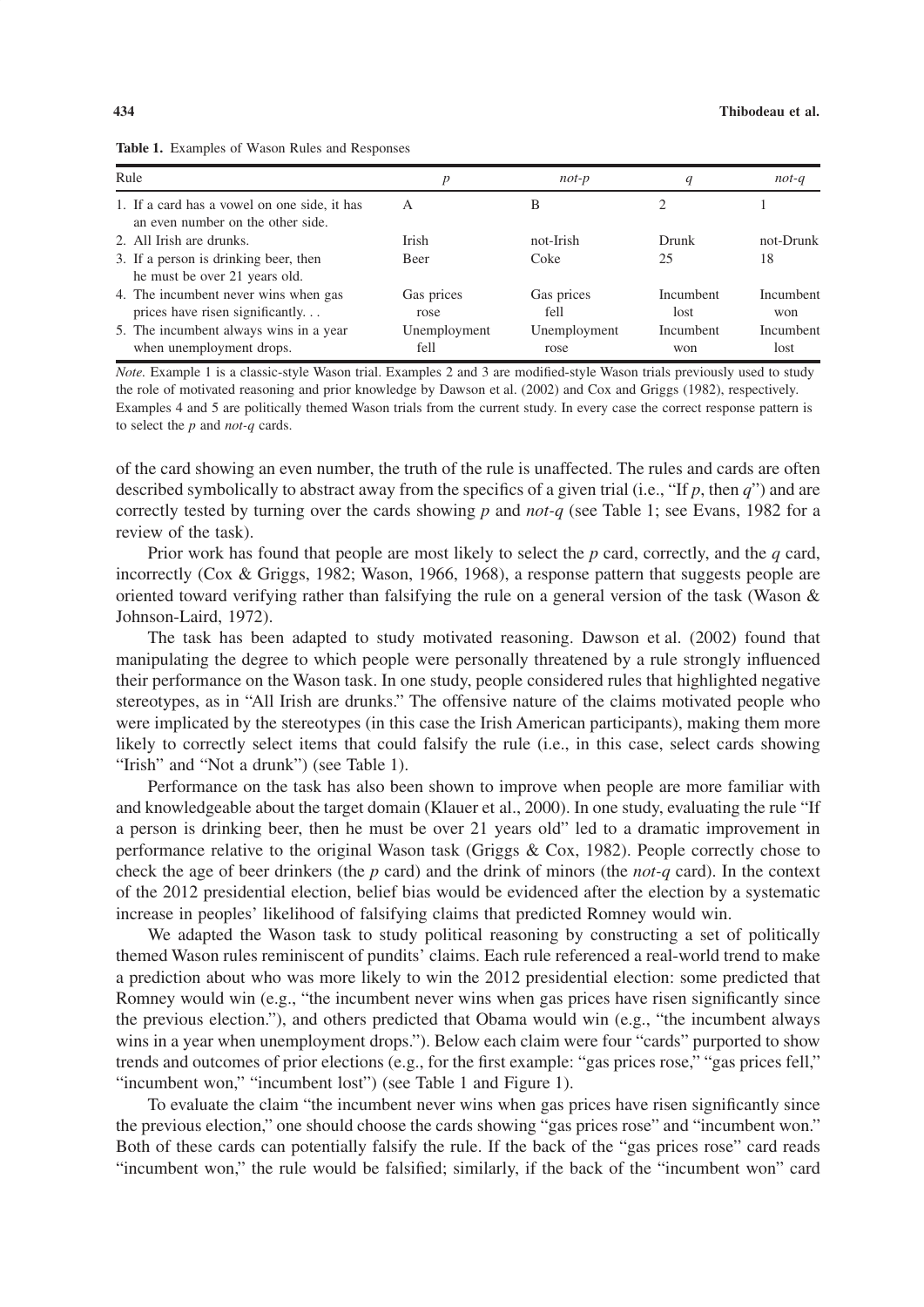Some pundits claim that Romney will win the presidency in 2012 because "the incumbent never wins when gas prices have risen significantly since the previous election." Below are four cards that reveal relevant trends and outcomes from previous elections. Each card shows an outcome on one side and a trend on the other, although only one side of each card is showing. Which cards would you need to turn over to test the pundit's claim?

| Gas prices rose | Gas prices fell | Incumbent lost | Incumbent won |
|-----------------|-----------------|----------------|---------------|
|                 |                 |                |               |

**Figure 1.** An example of a politically themed Wason trial. The logically correct answer for this trial would be to choose the cards showing "Gas prices rose" and "Incumbent lost" and to ignore the cards showing "Gas prices fell" and "Incumbent won."

reads "gas prices rose," the rule would be falsified. One should not choose the card showing "incumbent lost" because the rule does not say the incumbent will *not* lose in a year in which unemployment rose. In other words, even if the back of this card read "gas prices fell," the rule could still be accurate. Similarly, the rule does not specify who wins in a year when "gas prices fall," so choosing this card cannot falsify the rule.

Of note, while participants can select cards to potentially falsify the rule, they cannot choose cards to verify the rule. This is because the rule is a fairly general conditional statement. Participants cannot be sure if the four cards represent all of the cases in the set of the quantifier (Sperber, Cara, & Girotto, 1995). The instructions, for instance, do not explicitly say that the four elections shown below the rule are the only four elections that could be relevant to the rule.

Using the Wason task represents a novel approach for studying motivated reasoning and belief bias in a political context and can broaden our understanding of these important phenomena. Prior work has shown that people tend to remember and emphasize information that is consistent with their prior beliefs and ignore and discredit incongruent information (Lodge & Taber, 2005; Redlawsk, 2002; Redlawsk, Civettini, & Emmerson, 2010; Taber & Lodge, 2006; Weston et al., 2006). What is unique about the Wason task is that it allows us to look at what type of information people would seek out in order to test an idea. As a result, it allows us to examine a potentially more fine-grained aspect of the deliberation process: how do people gather new information to evaluate important claims?

We predicted that before the election, when the claims could be interpreted as indicators of the election outcome, people would be motivated to falsify propositions inconsistent with their beliefs and seek to confirm propositions that were consistent with their beliefs (Ditto & Lopez, 1992; Kunda, 1990). Obama supporters should perform worse on trials that predicted Obama would win by choosing cards that confirmed the conditional proposition and better on trials that predicted Romney would win by choosing cards that falsified the conditional proposition (and vice versa).

Further, we predicted a positive relationship between the degree to which people cared about the election outcome (e.g., how much they supported their preferred candidate) and their likelihood of engaging in motivated reasoning. The more strongly a person supports their preferred candidate, the more threatened they should feel by predictions that their candidate will lose. People who were especially supportive of Obama, for instance, should be especially likely to falsify claims that predicted Romney would win.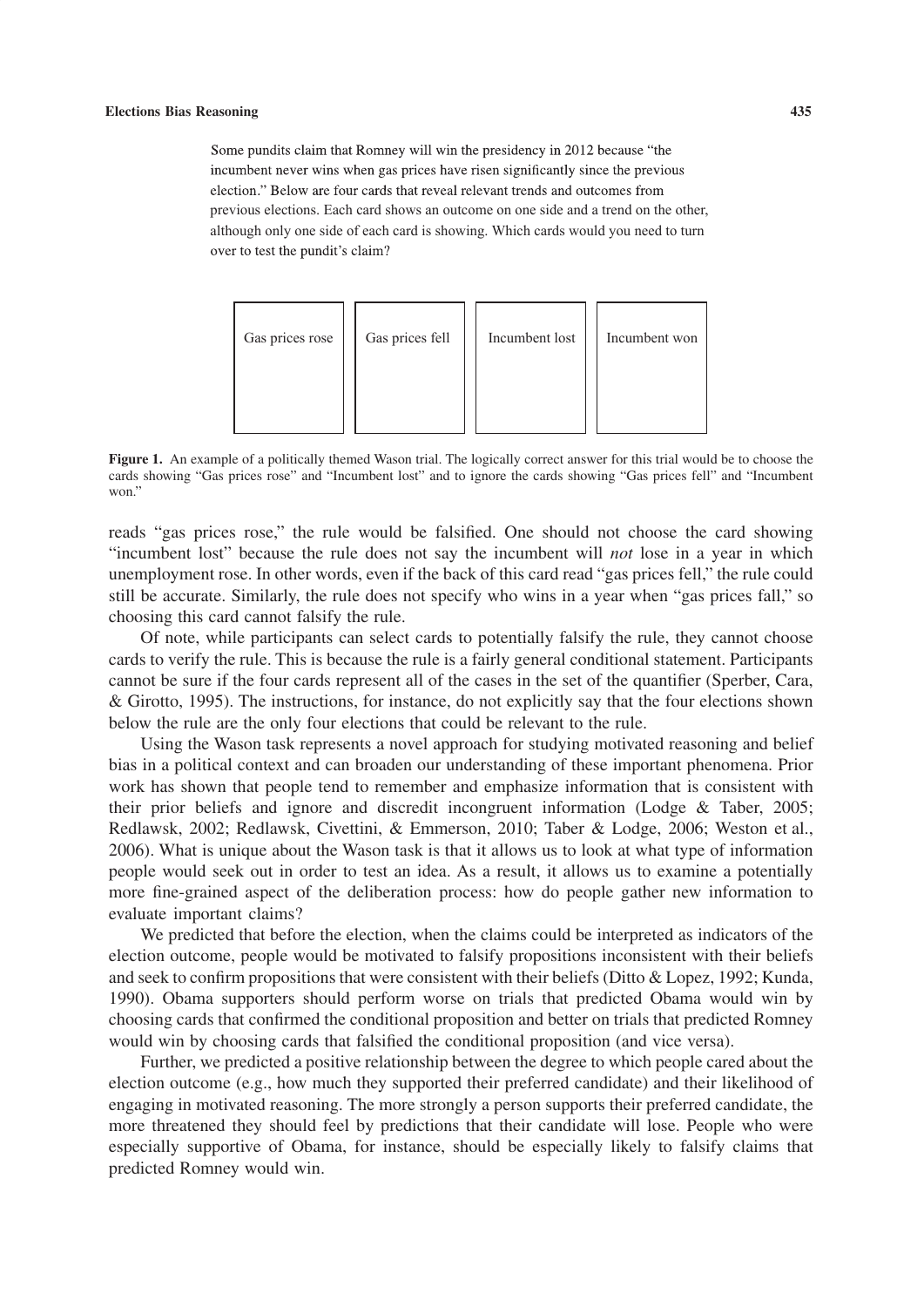How will people perform after the election? One possibility is that the dynamics of the race will not influence performance: partisans may perseverate in thinking that their candidate should have won and seek to disconfirm evidence that conflicts with their ideology. This pattern would be consistent with prior work that has shown people often persist in believing ideologically consistent misperceptions even after they have been shown to be false (Nyhan & Reifler, 2010).

A second, and in our view more likely, possibility is that peoples' knowledge of the outcome of the election will override their motivational preference: once people know that Obama won, they should falsify predictions of a Romney victory, regardless of their personal preference. This latter possibility would represent a dramatic shift in reasoning over the course of an election: from a bias grounded in ideology to a bias grounded in knowledge of the actual outcome. This shift, importantly, would be consistent with the notion that these biases in reasoning are a mechanism for implicit emotion regulation.

#### **Method**

## *Participants*

We recruited 700 people through Amazon's Mechanical Turk (www.mturk.com) and paid \$0.65 in exchange for their participation in the five-minute survey. Mechanical Turk is an online interface for recruiting high-quality, low-cost participants for empirical studies in psychology (Buhrmester, Kwang, & Gosling, 2011) and political science (Berinsky, Huber, & Lenz, 2012). This pool of participants is often more representative of the general population than convenience samples but less representative than targeted panels in political science (Berinsky et al., 2012).

We restricted our sample to people living in the United States who had a good performance record on Turk tasks (a minimum 90% approval rating on previous tasks). We used Turk's exclusion capabilities and tracked IP addresses to ensure that no one participated in the task more than once. A small number of people  $(n = 16)$  filled out the questionnaire both before and after the election; we only included pre-election data from these participants. We omitted data from 28 participants who reported having heard of the Wason selection task and data from 18 participants who reported that English was not their first language. This left data from 638 participants for analysis, of whom 364 participated before the election and 274 participated after the election.

Of these participants, 278 identified as Democrats, 180 as Independents, 105 as Republicans, 35 as Libertarians, and 40 as "Other." Our sample tended to be slightly liberal on a continuous measure of ideology (that ranged from 0, very liberal, to 100, very conservative), with a mean ideology score of 39.65 (*sd* = 26.06) and a median of 40. The ideology of participants in the two samples (pre- and post-election) did not differ, *t*[620] = .99, *p* = .32. Most (65%) planned to vote or had voted for President Obama, but some (20%) planned to vote or had voted for Romney. The rest (15%) planned to vote for a different candidate or not at all.

Participants consisted of 307 females and 331 males who ranged in age from 18 to 75 (median = 25). Most participants had completed some college (91%; 42.3% completed a Bachelor's Degree), but the educational history of participants ranged from a small number who had not completed high school (1%) to a small number who had completed a doctorate degree (2%).

## *Materials and Procedure*

We posted the study on Amazon's Mechanical Turk on Monday, November 5, the day before the 2012 election, and again on Thursday, November 8, two days after the 2012 election. Running the survey at these two points in time allowed us to test whether the temporal dynamics of a presidential election affect biases in political reasoning. The title of the "hit" on Turk was the same on both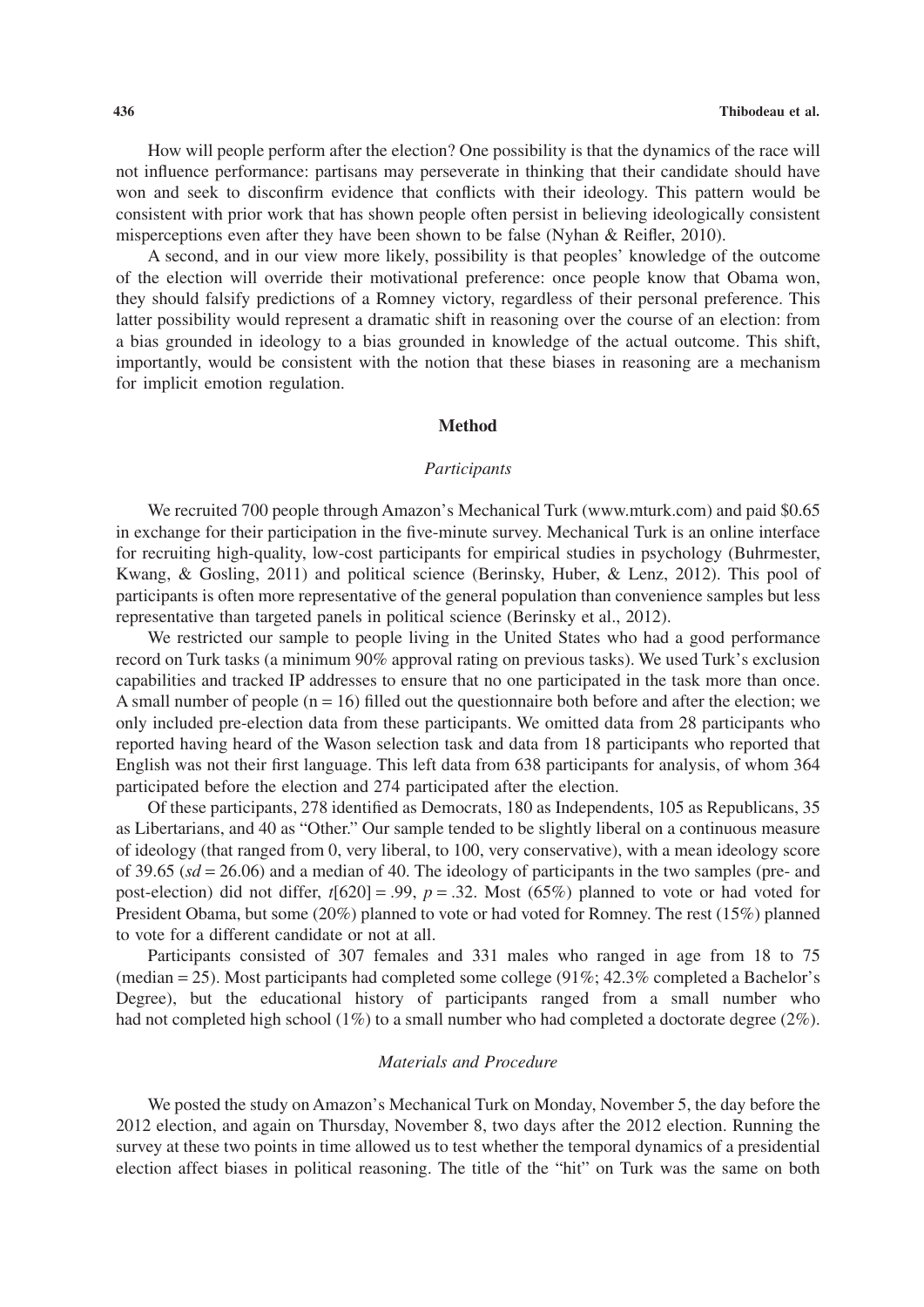## Elections Bias Reasoning **Elections Bias Reasoning** 437**7**

days—Story Game—and the overarching description of the task did not reference politics or the election.

The study consisted of nine target questions, several questions about the 2012 presidential election, and several questions about participants' personal history. Target questions were shown on the screen one-at-a-time.

#### *Target Questions*

Of the nine target questions (see the appendix), two were catch trials, one was a classic Wason question, and six were political Wason questions. The two catch trials were presented first, followed by the classic Wason, followed by the six political Wason questions. The order of the six political Wason questions was randomized.

All of the target questions included a proposition (a rule or a question) and four randomly ordered response options. On a given trial, participants could select between one and four of the response options. We did not instruct participants to select a specific number of the response options.

*Catch Trials.* The purpose of the initial target trials was twofold: to acclimate participants to the style of the task and to screen out participants who did not read the instructions. These questions were relatively easy compared to the Wason questions (e.g., "Which cards show items which rhyme with the word 'knee'?").

*Classic Wason.* The classic Wason question asked people to consider a set of cards purported to have a vowel on one side and a number on the other. On this trial, two "cards" showed numbers (one odd and one even) and two "cards" showed letters (one a vowel and one a consonant). Participants were given the rule "If there is a vowel on one side, then there is an even number on the other" and instructed to select "cards" to evaluate the rule.

*Political Wasons.* The political Wason questions presented participants with a claim inspired by rhetoric common to political pundits. Three of these claims predicted that Romney would win the election, and three predicted that Obama would win the election (see the appendix). Below each claim were four "cards" purported to show trends and outcomes of prior elections. Participants were told that "One side of the card will show the winner of a presidential election (for instance, the incumbent or the challenger) and the other will show a "trend" of the time leading up to the election (for instance, whether gas prices have risen or fallen)." Participants could only see one side of each card and were instructed to select cards to test the pundit's claim. Note that specific names of candidates or election years were not identified on the cards.

#### *Election Questions*

We asked participants several questions about the 2012 presidential election. The first instructed people to rank the six politically themed Wason claims in order of importance based on their relevance and likelihood of impacting the 2012 election. In completing this task, the participant would have to consider, for instance, whether the fact that "gas prices have increased since the previous election" or that there has been a "decrease in unemployment leading up to the election" is or was more likely to affect the outcome of the election.

People who participated before the election were asked whether they had already voted (yes or no), whether they planned to vote (yes or no), how much they cared about the election (on a 4-point scale from "not at all" to "a lot"), and who they had voted for or planned to vote for (Obama, Romney, Neither). People who participated after the election were not asked whether they planned to vote, but they were asked each of the other election-related questions (i.e., whether they had voted and who they voted for). Of note, due to a coding error, some participants (*n* = 173) were not asked these four election-related questions (of whom all participated before the election).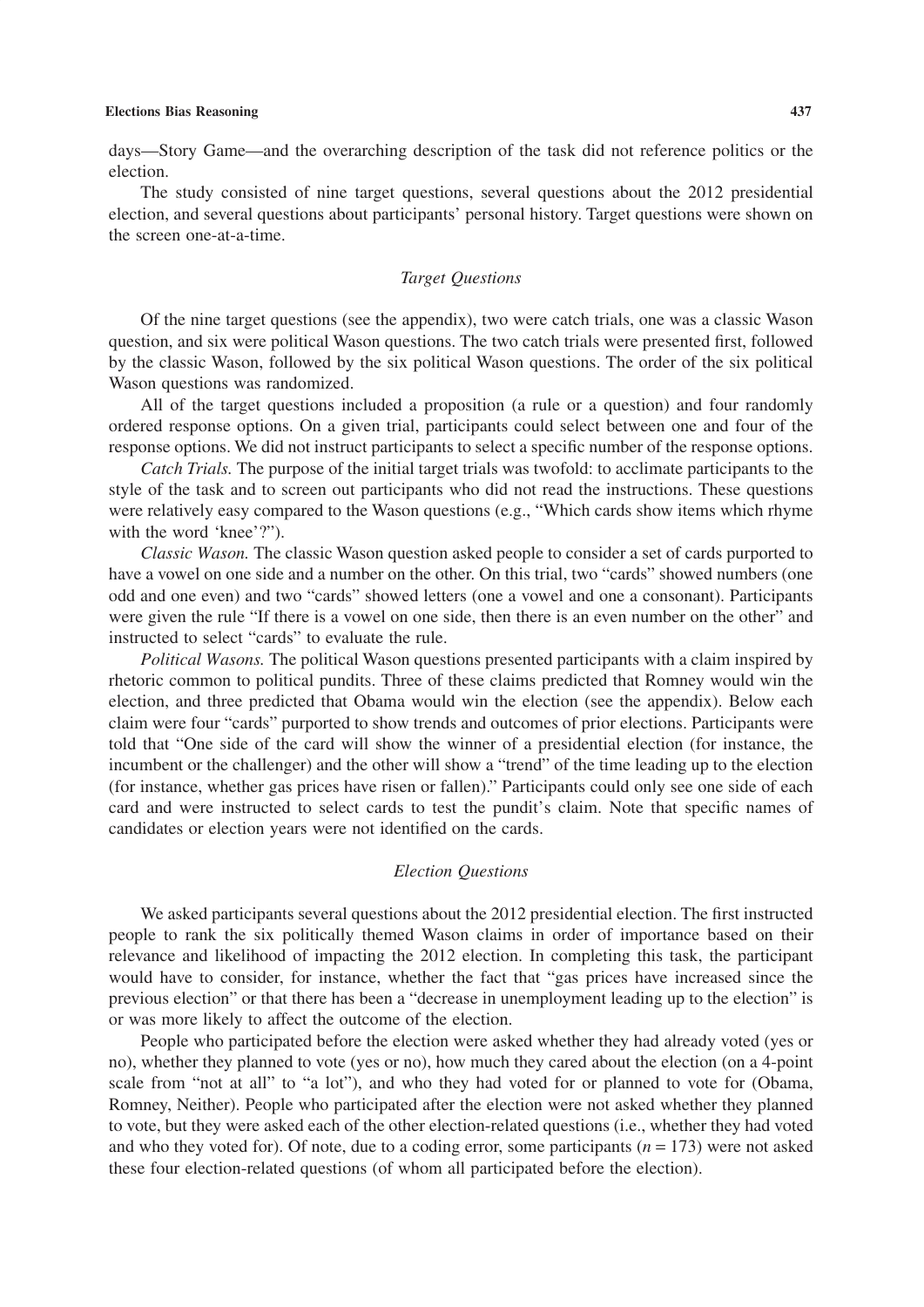#### *Background Questions*

We asked participants to report their age, sex, first language, political affiliation (Democrat, Independent, Republican, Libertarian, Other), political ideology (on a scale from 0, very liberal, to 100, very conservative), and educational background. Finally, we asked if participants had heard of the Wason selection task.

#### **Results**

In analyzing data from the target questions, we considered each card as a separate response that could be scored as correct or incorrect. Each trial, therefore, contributed four data points to the analysis for each participant. The most common response pattern on the classic Wason task, selecting the *p* and *q* cards, would yield two correct answers and two incorrect answers (selecting *p* and omitting *not-p* correctly; selecting *q* and omitting *not-q* incorrectly). Selecting the *p* and *not-q* cards (and no other cards) would yield four correct answers.

We used R (R Core Team, 2012) and lme4 (Bates, Maechler, & Bolker, 2012) to perform mixed-effect logistic-regression analyses. We treated "participant" and "item" as random effects and "time of test," "ideology," and "predicted winner" as fixed effects, unless otherwise noted. We fit the model with random intercepts for "participant" and "item" to account for baseline differences in performance across participants and by item. Since the effect of "predicted winner" may vary by "participant" and/or by "item," we also fit the model with random slopes for "predicted winner" by "participant" and "item." The random slope and intercept models allow us to detect the isolated influence of the fixed effects (Baayen, Davidson, & Bates, 2008). We also present data from linear-regression models in which performance is averaged over items by subject. The results of the linear regression models are consistent with the results of the mixed effects models and may be easier to interpret. However, it should be noted that they make the debatable assumption that the data points are independent (see Klauer, Stahl, & Erdfelder, 2007, for a discussion of whether participants select cards independently).

"Time of test"  $(-1)$  = pre-election; 1 = post-election) and "predicted winner"  $(-1)$  = Obama; 1 = Romney) were contrast coded. "Ideology" was a continuous variable with a 101-unit range that was centered such that a score of −50 represented a very liberal participant, 0 represented an ideologically moderate, and 50 represented a very conservative participant.

We report the results of stepwise comparisons between mixed-effect models—for instance, comparing a model that includes ideology as a predictor to one that does not. The amount of additional variance explained by including a predictor variable has a chi-square distribution with the number of added parameters as its degrees of freedom (Menard, 1995). We also report summaries of regression models in tabular form in Tables 2 through 5.

**Table 2.** Pre-Election Performance (Mixed-Effect Model)

| Predictor                   | R           | SE     |
|-----------------------------|-------------|--------|
| Constant                    | $-0.276***$ | 0.031  |
| Predicted Winner            | $-0.085***$ | 0.023  |
| Ideology                    | 0.001       | 0.001  |
| Predicted Winner * Ideology | $0.002*$    | 0.0008 |

*Note.* Table entries are unstandardized coefficients and standard errors for fixed effects.

\**p* < .05, \*\**p* < .01, \*\*\**p* < .001.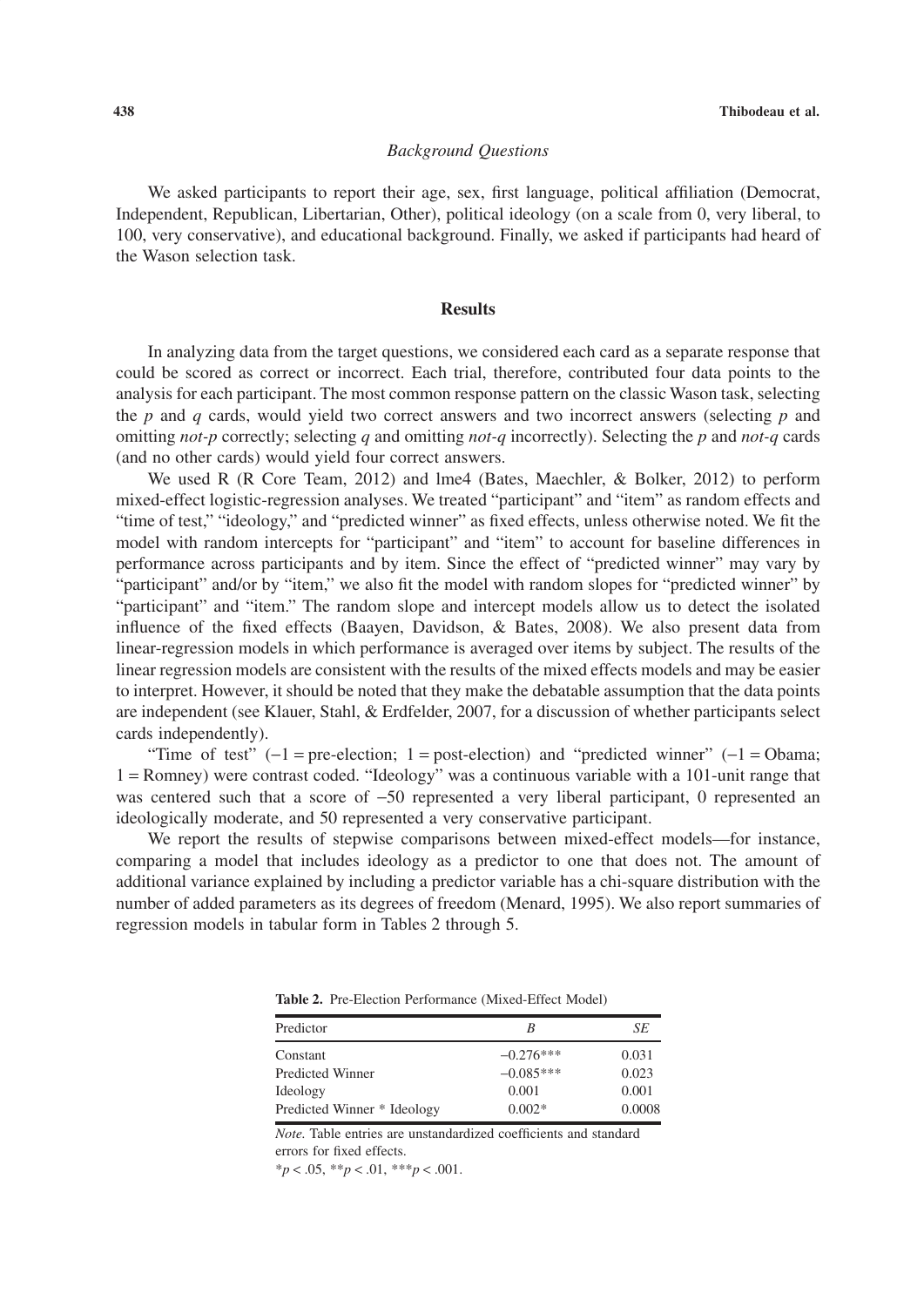| Table 3. Pre-Election Performance (Linear Regression Model) |  |  |  |
|-------------------------------------------------------------|--|--|--|
|-------------------------------------------------------------|--|--|--|

| Predictor                   | R          | SЕ    |
|-----------------------------|------------|-------|
| Constant                    | $0.566***$ | .006  |
| <b>Predicted Winner</b>     | $0.020***$ | .006  |
| Ideology                    | $-0.0003$  | .0002 |
| Predicted Winner * Ideology | $-0.0004*$ | .0002 |

*Note.* Table entries are unstandardized coefficients and standard errors.

\**p* < .05, \*\**p* < .01, \*\*\**p* < .001.

**Table 4.** Post-Election Performance (Mixed-Effect Model)

| Predictor                   | в           | SE    |
|-----------------------------|-------------|-------|
| Constant                    | $-0.527***$ | 0.089 |
| <b>Predicted Winner</b>     | $0.281**$   | 0.097 |
| Ideology                    | $-.0004$    | .002  |
| Predicted Winner * Ideology | $-.002$     | .002  |

*Note.* Table entries are unstandardized coefficients and standard errors for fixed effects.

\**p* < .05, \*\**p* < .01, \*\*\**p* < .001.

|  | Table 5. Post-Election Performance (Linear Regression Model) |  |  |  |  |
|--|--------------------------------------------------------------|--|--|--|--|
|--|--------------------------------------------------------------|--|--|--|--|

| Predictor                   | В          | SЕ    |
|-----------------------------|------------|-------|
| Constant                    | $0.603***$ | .008  |
| Predicted Winner            | $0.023**$  | .008  |
| Ideology                    | 0.0003     | .0003 |
| Predicted Winner * Ideology | $-0.0002$  | .0003 |

*Note.* Table entries are unstandardized coefficients and standard errors.

\**p* < .05, \*\**p* < .01, \*\*\**p* < .001.

## *Catch Trials*

Performance on the catch trials allowed us to screen out participants who were not seriously engaged with the questionnaire. We set a threshold of 37.5% correct (at least three of eight correct responses) on these two questions in order for a participant's data from the Wason trials to be included in subsequent analyses. We chose this threshold because answering only two questions correctly (25% correct) greater than three standard deviations below the mean ( $M = .863$ ,  $sd = .196$ ).

Overall, 86% of responses on the catch trials were correct; more than half of all participants (57%) answered all of the catch-trial questions correctly. There were, however, 16 participants who performed below threshold. We excluded data from these 16 participants before analyzing data from the Wason trials. However, the results of the analyses do not differ if we include these participants.

## *Classic Wason*

We used performance on the classic Wason trial to test whether there was a general relationship between ideology and performance on the reasoning task. We fit two mixed-effect logistic-regression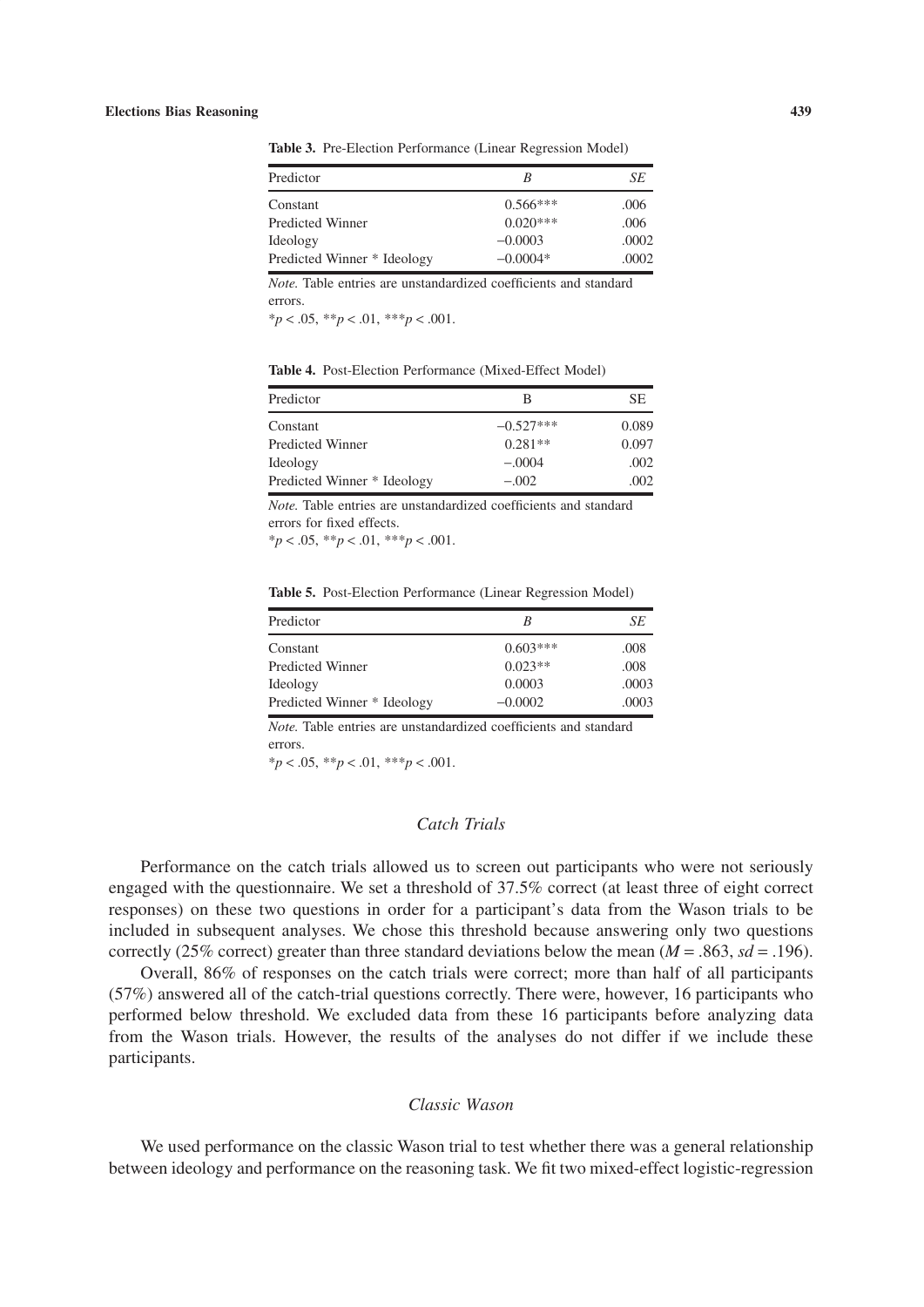

**Figure 2.** Results from the classic Wason trial with the proportion of correct responses plotted on the y-axis. Separate logistic regression lines reflect the pre- (dashed) and post-election (solid) samples with shading to reflect standard error.

models: one that included ideology as a predictor and one that did not. Including ideology did not significantly improve the model,  $\chi^2[1, N = 622] = .13$ ,  $p = .720$  ( $B = -.0006$ ,  $SE = .002$ ,  $p = .720$ ), suggesting that neither liberals nor conservatives were better at an abstract version the task (see Figure 2). We also tested whether performance on the Wason question differed by sample (preversus post-election). We found that it did not,  $\chi^2[1, N = 622] = .09, p = .768$  ( $B = -.024, SE = .083$ , *p* = .768) (see Figure 2).

## *Ideology*

We collected three measures of ideology: participants reported who they planned to or had voted for, they identified a political party with which they affiliated themselves, and they positioned themselves along a 101-point ideology continuum.

We chose to use the continuous measure of ideology in the analyses below for two reasons. First, it was highly predictive of peoples' voting behavior and political affiliation. Using a series of logistic-regression models, we found that the more ideologically conservative a person, the more likely the person was to identify as a Republican,  $B = .084$ ,  $z[N = 622] = 10.55$ ,  $p < .001$ , and to vote for Romney,  $B = .059$ ,  $z[N = 622] = 9.78$ ,  $p < .001$ ; the more ideologically liberal a person, the more likely the person was to identify as a Democrat,  $B = -.064$ ,  $z[N = 622] = -12.34$ ,  $p < .001$ , and to vote for Obama, *B* = −.050, *z*[N = 622] = −11.31, *p* < .001.

Second, the continuous measure of ideology was a more sensitive and nuanced measure of "political inclination" than either of the categorical measures. Not all people who vote for Obama (or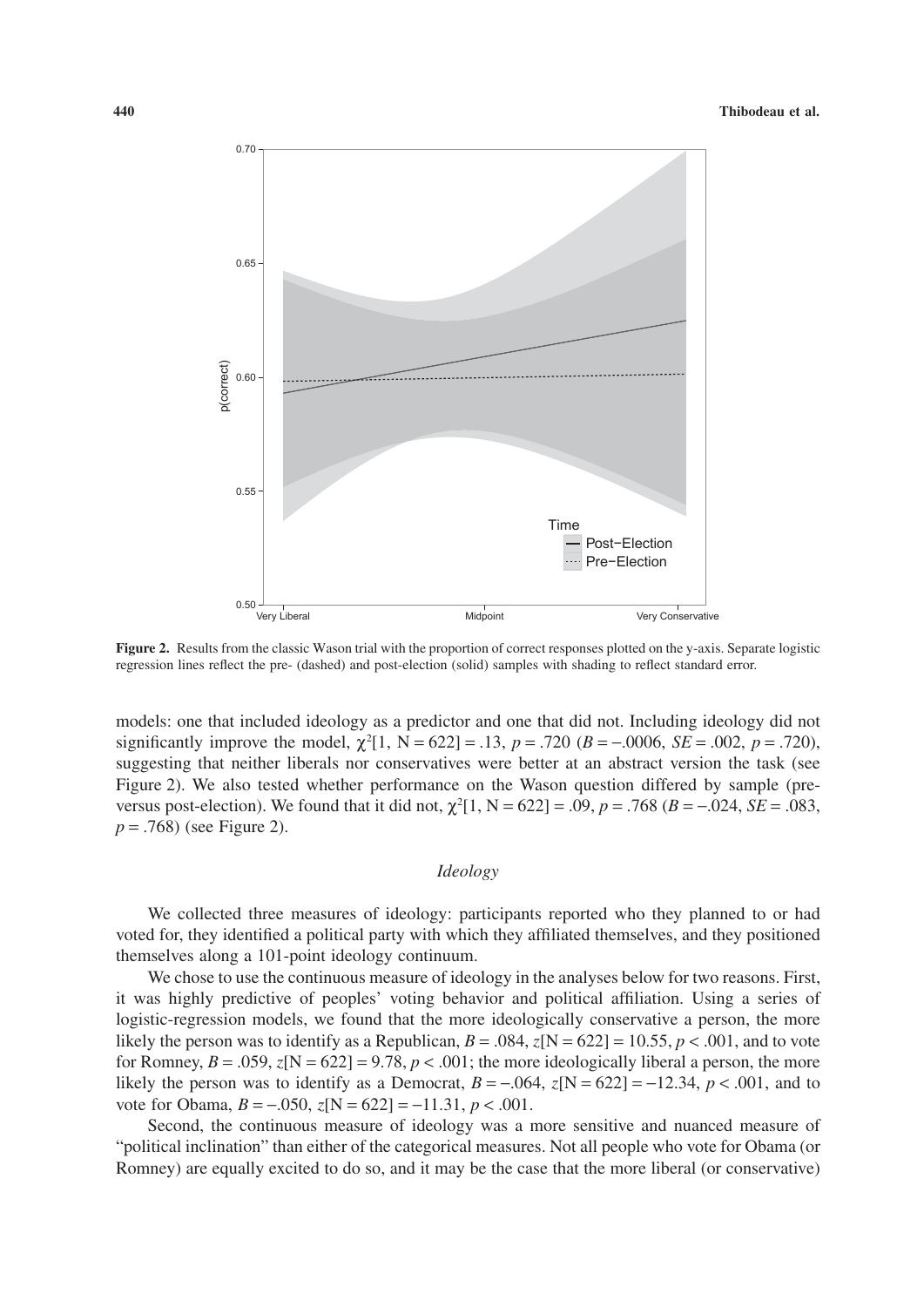#### **Elections Bias Reasoning A** 441

a person is, the more likely they are to be biased by their ideology in a political reasoning task. To test whether people who reported more extreme ideologies were more invested in the election, we converted the 101-point ideology scale into a 51-point extremity scale (by taking the absolute value of the centered ideology score, so that scores close to 50 represented people who were strongly conservative or strongly liberal and scores close to 0 represented people at the midpoint of the ideology scale). We found that the more extreme a person's reported ideology, the more likely they were to say they planned to vote or had voted,  $B = .048$ ,  $z[N = 449] = 5.30$ ,  $p < .001$  and to care about the outcome of the election,  $B = .019$ ,  $t[447] = 9.32$ ,  $p < .001$ .

#### *Political Wason Questions*

We were primarily interested in how the dynamics of a political election affected political reasoning. Does a person's ideology bias how they evaluate political claims? Does knowing the outcome matter? To answer these questions, we examined how three independent variables ideology, time of test (pre- versus post-election), and predicted winner (Romney or Obama) impacted peoples' performance on the politically themed Wason questions. As expected, we found a three-way interaction between these variables,  $\chi^2[4, N = 622] = 10.047$ ,  $p < .05$ , and, for clarity, present results from the pre- and post-election samples separately below.

*Pre-Election.* We found no difference in overall performance on the political Wason questions as a function of political ideology,  $\chi^2[1, N = 354] = 1.436$ ,  $p = .231$ , confirming that neither liberals nor conservatives were, in general, better at the politically themed Wason selection task (i.e., more likely to falsify the rule). However, we found a main effect of predicted winner,  $\chi^2$ [2, N = 354] = 9.828, *p* < .01: people performed better on trials that predicted Romney would win (see Tables 2–3). In addition, we found a significant interaction between the predicted winner and ideology,  $\chi^2[1]$ ,  $N = 354$ ] = 4.803,  $p < .05$ : liberal participants performed especially well on trials that predicted Romney would win; we did not see evidence of the complementary effect—conservative participants did not perform better on trials that predicted Obama would win (see Figure 3).

To get a sense of the substantive size of this difference, we split the data by ideology at the midpoint. Everyone who reported an ideology score less than 50 was considered "liberal," and everyone who reported an ideology greater than 50 was considered "conservative." We found that liberals performed almost seven percentage points better on trials that predicted Romney would win (61.4% correct) than on trials that predicted Obama would win (54.9% correct). Conservative participants performed equally well on trials that predicted Romney would win (55.7% correct) as on trials that predicted Obama would win (54.2% correct).

*Specific Response Patterns.* We can look at which "cards" people chose to better understand the interaction described above. Clear evidence of motivated reasoning would be illustrated by an increased likelihood of correctly choosing the falsifying *not-q* card on trials that conflicted with a person's ideology (Dawson et al., 2002)—for instance, Romney supporters selecting "incumbent loses" to check the claim that "the incumbent always wins in a year when unemployment drops." Indeed, we found a significant interaction between ideology and predicted winner in a model specifically fit to test whether a person would correctly select the falsifying *not-q* card,  $\chi^2[1,$ N = 354] = 6.559, *p* < .05 (*B* = −.013, *z* = −2.61, *p* < .01). Liberals were more likely to choose the *not-q* card on trials that predicted Romney would win; again, conservatives were not more likely to choose *not-q* on trials that predicted Obama would win. This result suggests that liberals, but not conservatives, in our sample were motivated to falsify claims that conflicted with their ideology before the election, which reflects partial support for our motivated-reasoning hypothesis.

We found no interaction between ideology and predicted winner in testing whether a person selected the *p* ( $\chi^2[1, N = 354] = 1.80$ , *p* = .18), *not-p* ( $\chi^2[1, N = 354] = 3.50$ , *p* = .062), or *q* ( $\chi^2[1, N = 354]$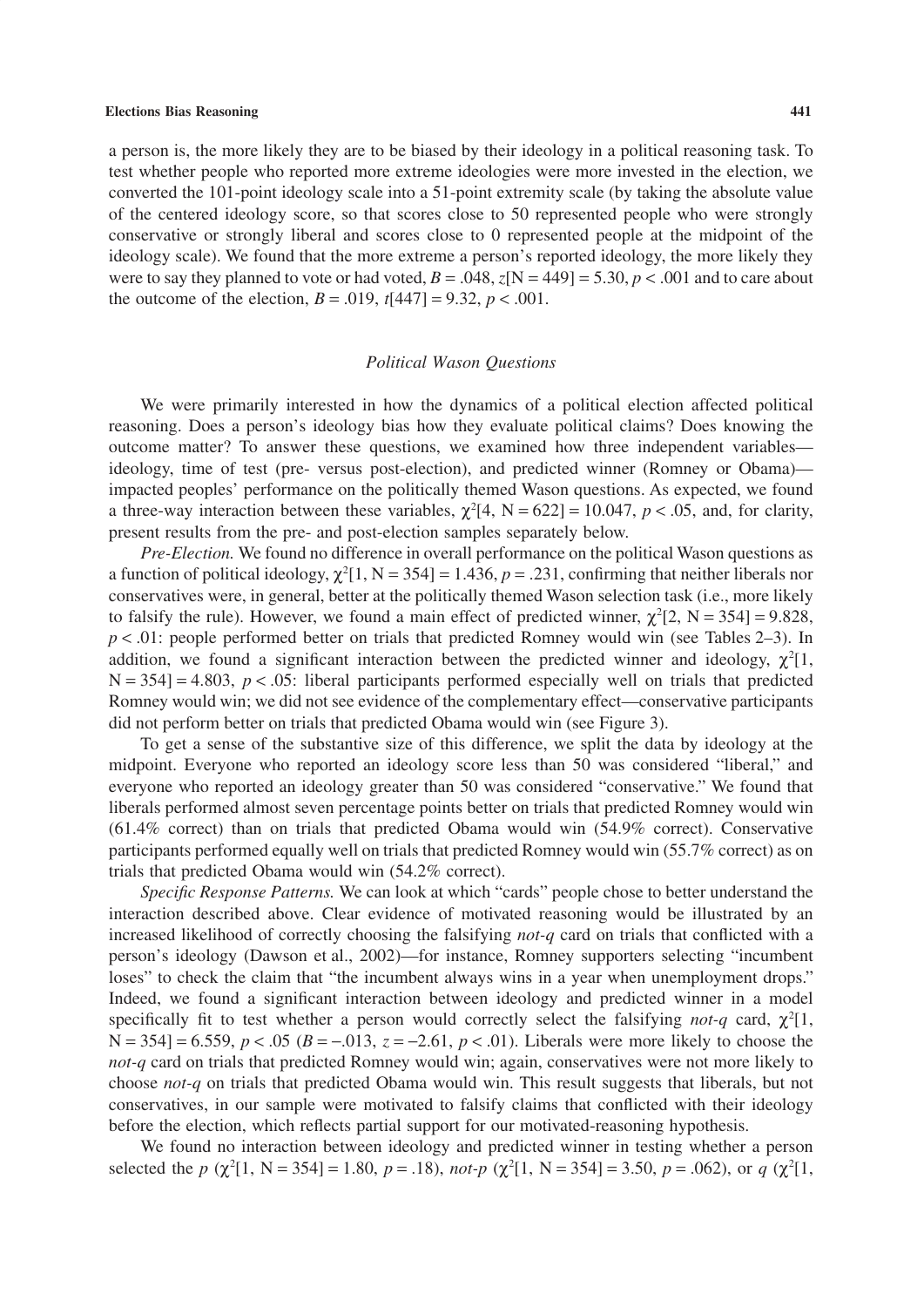

**Figure 3.** Results from the politically themed Wason trials for the pre-election sample with the proportion of correct responses plotted on the y-axis. Separate logistic regression lines reflect trials in which Obama was predicted to win (solid) and in which Romney was predicted to win (dashed) with shading to reflect standard error.

 $N = 354$ ] = 2.02,  $p = .15$ ) cards, further supporting the assertion that liberals performed better on trials that predicted Romney win because of motivated reasoning.

While we did not find support for the motivated-reasoning hypothesis among conservatives, it seems unlikely that conservatives are less inclined toward motivated reasoning in general. Previous work has found that conservatives engage in motivated reasoning (e.g., Jost & Amodio, 2012; Thorisdottir & Jost, 2011). The asymmetry between liberals and conservatives in our study may reflect liberals caring more about the election outcome than conservatives—liberals reported significantly greater interest in the outcome (3.53 on a 4-point scale) than conservatives (3.27 on a 4-point scale),  $t[179] = 3.63, p < .001$ . This may have been because Romney was a "weaker" candidate (only 21% of our pre-election sample reported that they had voted for or planned to vote for Romney) than Obama and/or because conservatives on Mechanical Turk are less representative of conservatives in the general population than liberals on Turk. One indication that our sample of conservatives may not be as representative is that it was much younger (median  $age = 35$ ) than conservatives in the general population (median age = 50; Kohut, Doherty, Dimock, & Keeter, 2012). N = 268, *p* < 0.01 Fits must be content of the main effect of prediction sample with the proportion of correct on the product of the main effect of prediction between prediction between prediction between prediction betw

*Post-Election.* As with our pre-election sample, we found no difference in overall performance on the political Wason trials as a function of ideology,  $\chi^2[1, N = 268] = .661$ ,  $p = .416$ . Liberal and conservative participants performed equally well on these trials. However, we did find an effect of predicted winner,  $\chi^2[1, N = 268] = 7.860, p < .05$ , such that people were better on trials that predicted Romney would win. Importantly, unlike the pre-election sample, we did not find an interaction between predicted winner and ideology among people who participated after the election,  $\chi^2[1,$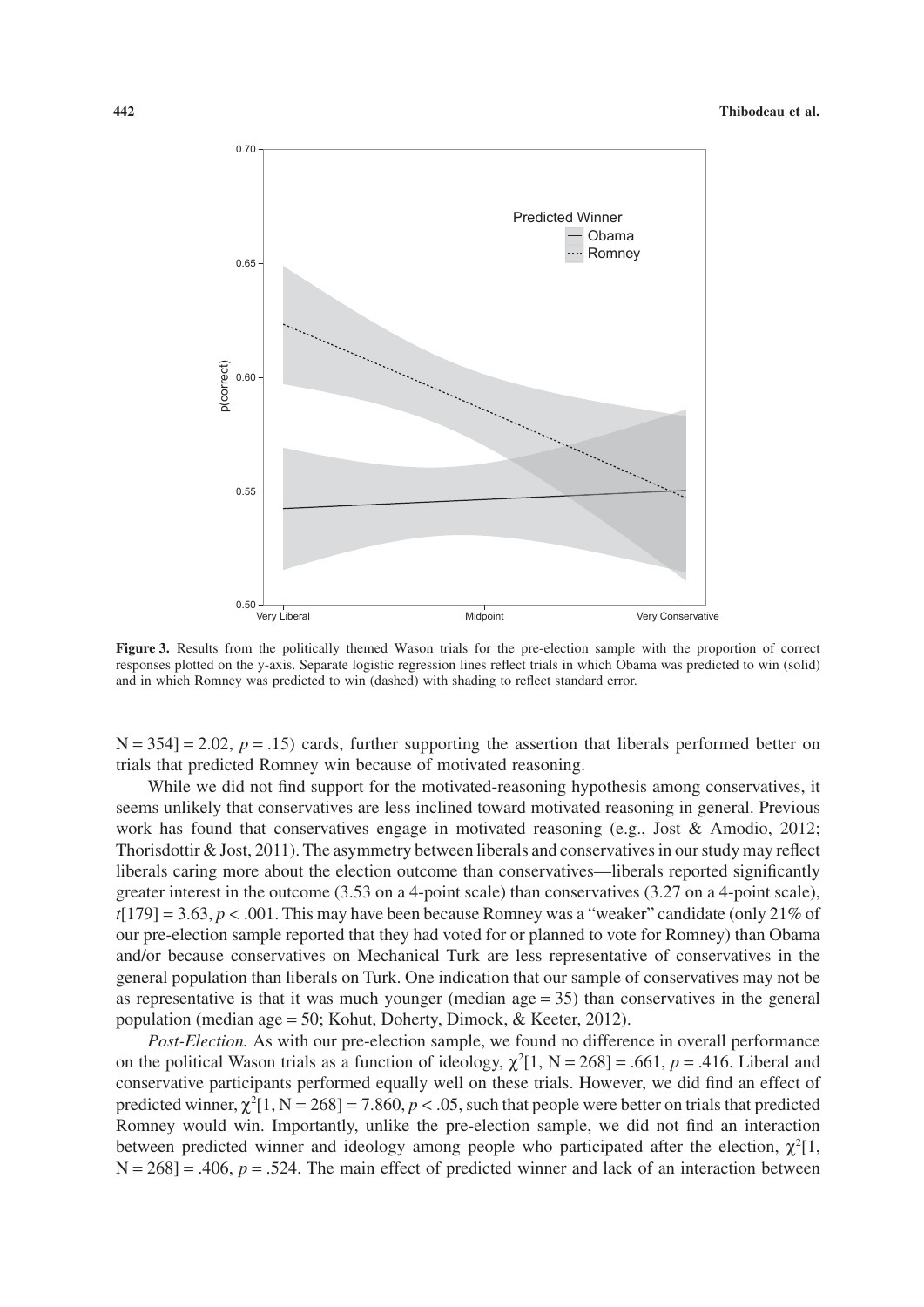

**Figure 4.** Results from the politically themed Wason trials for the post-election sample with the proportion of correct responses plotted on the y-axis. Separate logistic regression lines reflect trials in which Obama was predicted to win (solid) and in which Romney was predicted to win (dashed) with shading to reflect standard error.

predicted winner and ideology suggest a belief bias: people readily falsified claims that predicted Romney would win the election once they knew he had already lost the election. Falsification was fact dominated rather than ideology dominated (see Figure 4 and Tables 4–5).

Evaluating specific response patterns supports this interpretation: in contrast to what we found before the election, there was no interaction between ideology and predicted winner after the election in testing whether a person selected the falsifying *not-q* card ( $\chi^2[1, N = 268] = 0.05, p < .82$ ), nor the  $p \left( \chi^2[1, N = 268] \right) = 0.44, p = .51$ ,  $not-p \left( \chi^2[1, N = 268] \right) = 0.47, p = .49$ , or *q* cards  $(\chi^2[1, N = 268]) = 0.47$ .  $N = 268$ ] = 0.88,  $p = .35$ ).

To summarize, we found that people showed different kinds of biases before and after the election. Critically, we found an interaction between ideology and predicted winner before the election such that liberals performed especially well on questions that predicted Romney would win that suggested liberals were motivated reasoners. We found no interaction after the election; instead, people were better at falsifying questions that predicted Romney would win, evidence of a belief bias.

#### *Background Measures*

We tested whether participants' age, sex, or educational history impacted their performance on the political Wason questions beyond the effect of ideology, predicted winner, and time. We found no effect of age or sex, but we did find an effect of educational history,  $\chi^2[1, N = 622] = 7.73, p < .01$ :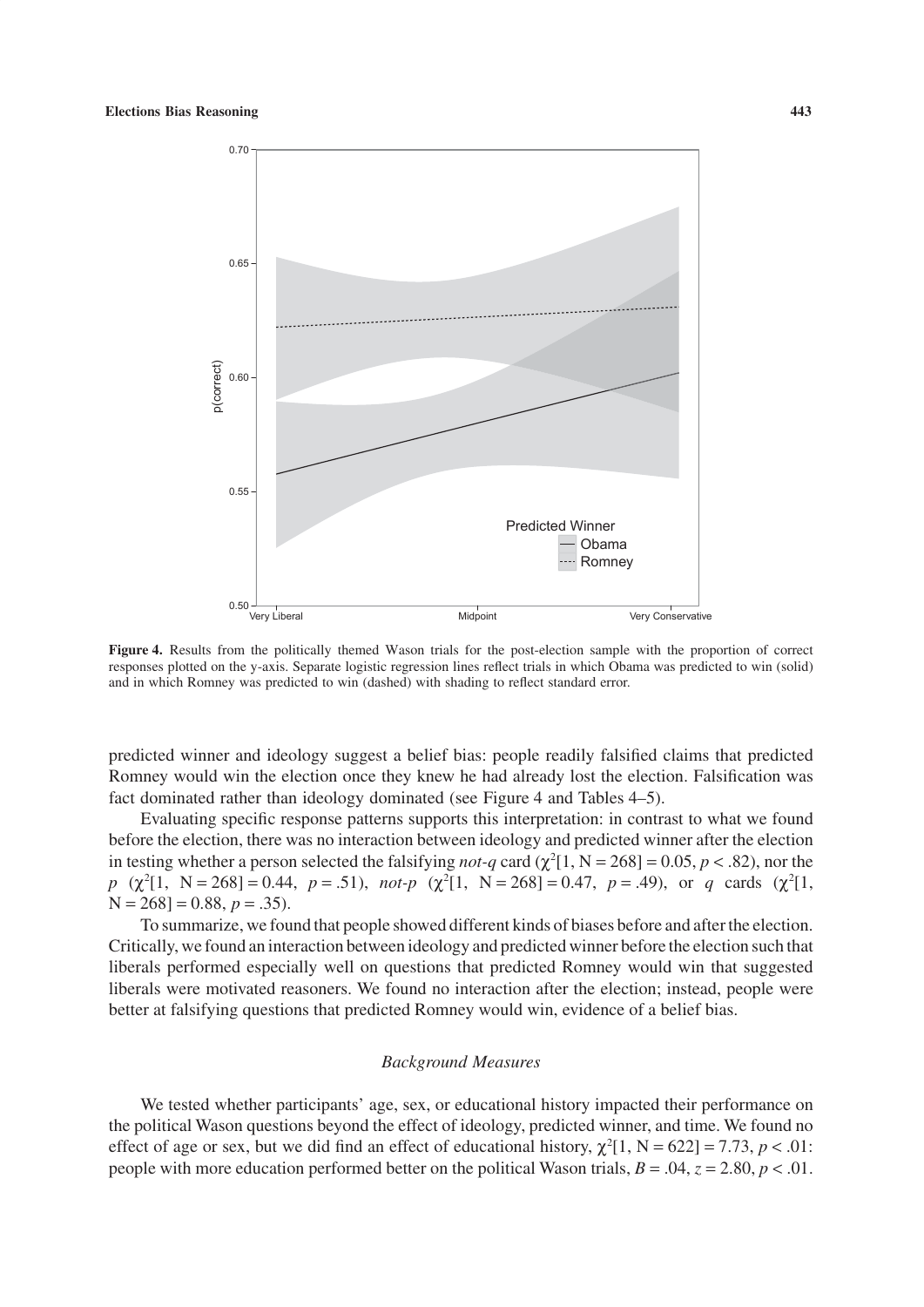

**Figure 5.** Results from the rank-order task. The proportion of trends that predicted Obama would win is plotted on the y-axis. Separate logistic regression lines reflect the pre- (dashed) and post-election (solid) samples with shading to reflect standard error.

## *Ranking the Claims*

Participants were asked to rank-order the likelihood that the trends identified in the politically themed Wason claims would impact the election. The modal top ranking in both the pre- and post-election samples highlighted the decrease in unemployment (which predicted that Obama would win), garnering 48% of the top rankings before and 59% of the top rankings after the election. Overall, people were more likely to rank one of the claims that predicted Obama would win as most important both before (68%) and after (75%) the election. The increased likelihood of selecting a trend that predicted Obama would win after the election was marginally significant,  $\chi^2[1,1]$  $N = 622$  = 3.495,  $p = .06$ , and provides additional support for the view that people who participated after the election showed a belief bias (see Figure 5): once people knew that Obama won, they were more likely to select trends that predicted Obama would win.

Unsurprisingly, in both samples, the more liberal a participant, the more likely she was to rank a trend that predicted Obama would win as the most important,  $\chi^2[1, N = 622] = 18.839, p < .001$ (*B* = −0.018, *z* = −4.23, *p* < .001) (see Figure 5).

#### **Discussion**

Using the politically themed version of theWason selection task, we found that peoples' ideology and knowledge affected how they reasoned about predictive and explanatory political claims. Before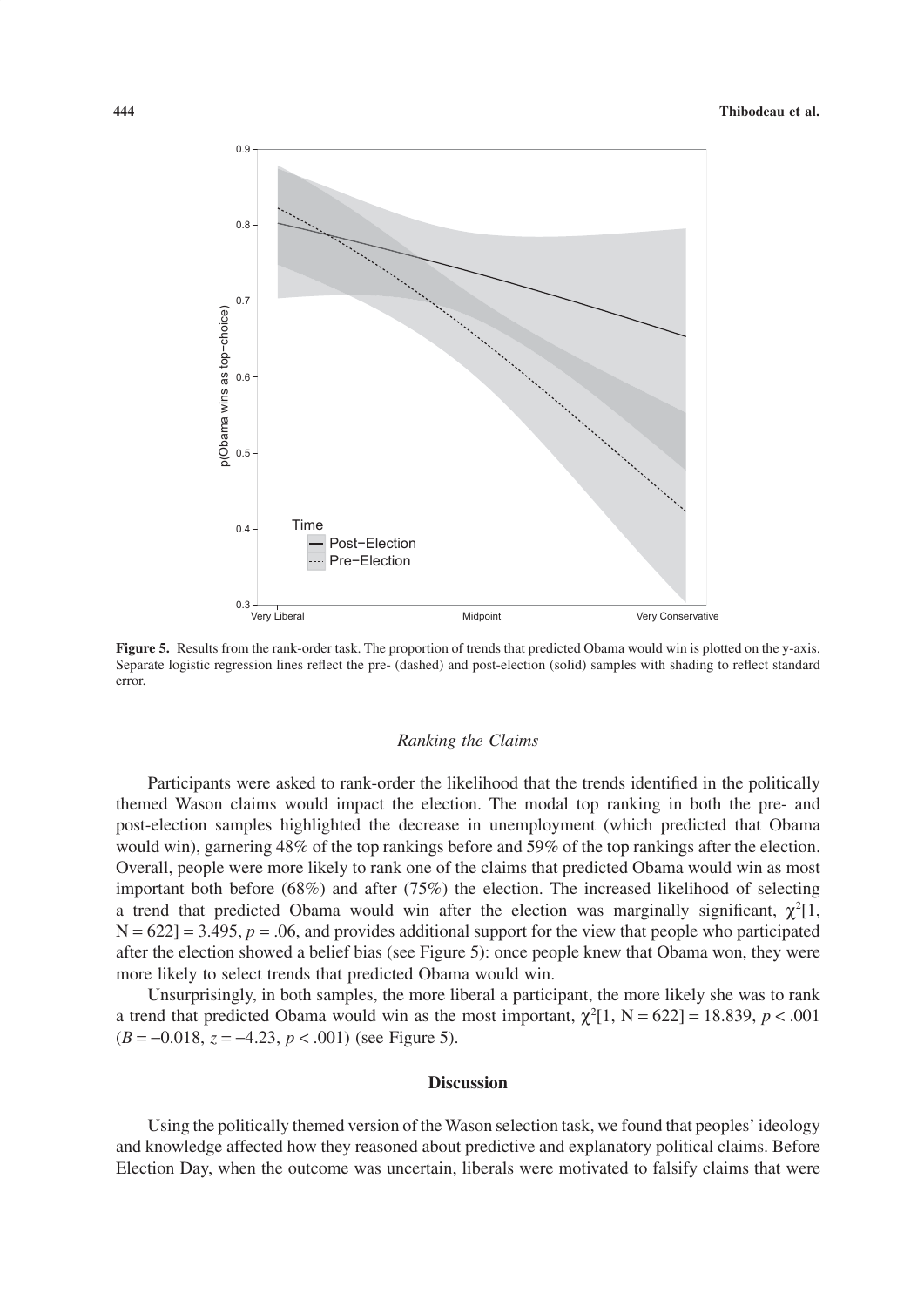## Elections Bias Reasoning **Elections Bias Reasoning** 445**15**

inconsistent with their ideology—partial support for our motivated-reasoning hypothesis. After Election Day, when the outcome had been decided, we found a shift in how participants reasoned about the claims. People showed a belief bias rather than an ideologically motived bias, tending to falsify claims that were inconsistent with the real-world outcome rather than their own preference. Seeking to falsify a rule reflects correct performance on the Wason selection task (Wason, 1966).

These results help to explain how people reason about political information in the lead-up to and aftermath of real elections. Beforehand, people often conflate their preferences and expectations. In the case of the 2012 election, despite polling data that forecast Obama's reelection (e.g., Nate Silver's fivethirtyeight.com), many conservative politicians and pundits like Newt Gingrich, Dick Morris (2013), and Carl Rove predicted that Romney would win: the day before the election, Gingrich (2012) said, "My personal guess is you'll see a Romney landslide, 53 percent-plus . . . in the popular vote, 300 electoral votes-plus." While some pundits may have been posturing to mobilize voters, others seemed genuinely surprised when their preferred candidate lost.

This kind of wishful thinking is not restricted to conservatives or pundits. Since 1952, the American National Election Survey (ANES) has surveyed a cross-section of likely voters in the weeks before a presidential election, asking them to indicate who they intended to vote for and who they expected to win the election. Answers to these questions suggest that people across the political spectrum and at all levels of political engagement conflate their preferences and expectations. Overall, 70.9% of respondents reported that they expect that the candidate they intend to vote for will win the election. Table 7 of Rothschild and Wolfers (2012, p. 35; see also Granberg & Brent, 1983) shows that 73% of people who intend to vote Republican over these elections expect the Republican to win and 68.8% of people who intend to vote Democratic over these elections expect the Democrat to win.

Our findings suggest that this tendency results in part from an information-processing bias and an implicit desire to regulate emotion. When the outcome of an election is unknown, unfavorable predictions may engender feelings of anxiety and orient people toward falsification—an effective strategy for testing conditional claims; favorable predictions, on the other hand, may engender feelings of enthusiasm and orient people toward confirmation—an ineffective strategy for testing conditional claims (Lodge & Taber, 2005; Marcus & Mackuen, 1993; Taber & Lodge, 2006). In other words, when people evaluate predictive claims that make them anxious they may ask themselves, "Must I believe this?"; when people evaluate predictive claims that make them enthusiastic they may ask themselves, "Can I believe this?" (Dawson et al., 2002; Gilovich, 1991). Employing a relatively lax evidentiary standard for checking claims that support a person's ideology may lead them to think their preferred outcome is the more likely outcome.

After an election, when the outcome is known, people no longer differentiate between claims that support and conflict with their ideology. Partisans who lost the election do not perseverate in thinking their candidate should have won. Instead, everyone tends to falsify claims that conflict with the real-world outcome, a general belief bias (Klauer et al., 2000; Nickerson, 1998). This helps to explain why political narratives can change dramatically after an election. In 2012, for instance, many conservatives who predicted that Romney would win before the election changed their tune after the election, arguing that Obama's victory was inevitable and that Romney never had a real chance—a result, for instance, of the changing demographics of the country (November 6, 2012, *Politico*) or Hurricane Sandy (February 6, 2013, *CNN*).

Importantly, the patterns of results that we find before and after the election are consistent with the view that these biases serve to implicitly regulate emotion. Before elections, it is comforting to think that one's preferred candidate will win. After elections, it is comforting to think that the winner was inevitable.

One puzzle of our results is why we do not find evidence of motivated reasoning among conservatives before the election. It is unlikely that conservatives are less inclined toward motivated reasoning in general as previous work has found such trends among conservatives (e.g., Jost &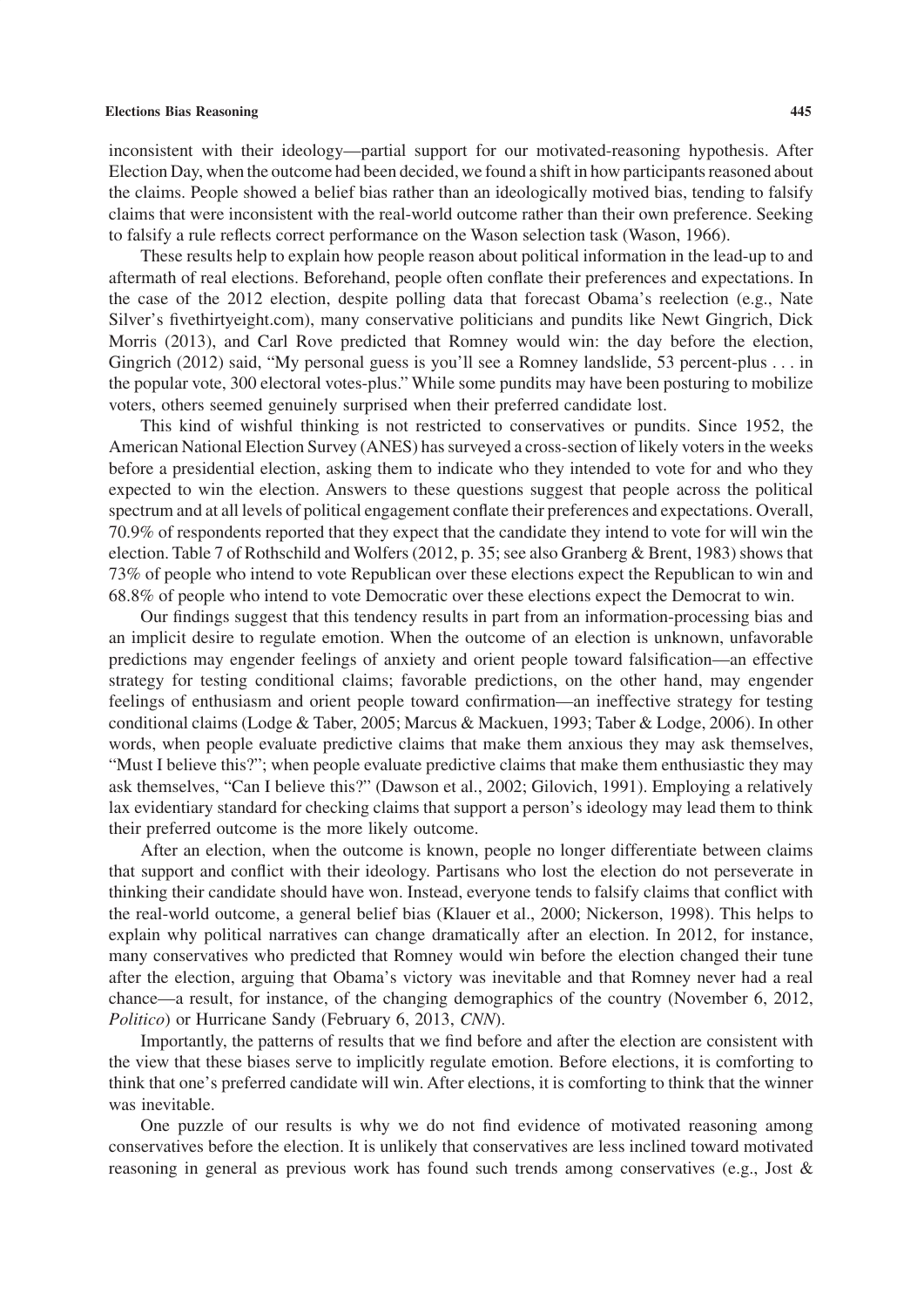Amodio, 2012; Thorisdottir & Jost, 2011). We point to three possible explanations for not finding this effect among conservatives in our pre-election sample. First, we found that our sample of liberals cared significantly more about the outcome of the 2012 election than conservatives. Since the self-relevance of a claim is an important catalyst for motivated reasoning (Helzer & Dunning, 2012), this alone may explain the asymmetry: conservatives were not as invested in the election, making them less inclined toward motivated reasoning. A second possibility appeals to the demographics of the Mechanical Turk population: the service may disproportionately attract liberals—our sample showed a significant liberal bias; alternatively, liberals on Turk may be more representative of the typical American liberal than conservatives on Turk are representative of the typical American conservative. Our sample of Republicans was younger (Median = 35) than the general population of Republicans (whose average age is closer to 50; Kohut et al., 2012) and may have been more liberal. A third factor is particular to the 2012 election. Not only may Romney have been a "weaker" candidate, but many Republican pundits may have been regarded as having been deluded in their dogmatic prediction that Romney would win. As a result, our conservative partisans may have become more skeptical of partisan pundits.

Indeed, the 2012 election saw an unprecedented effort by news agencies and watchdog groups to hold pundits accountable for their on-air speculation. Fact-checking websites like politifact.com and pundittracker.com devoted significant resources to monitoring pundits and evaluating their rhetoric, services that were not available as recently as the 2008 presidential election. The increased attention on pundits' claims may be a lasting by-product of the 2012 election and may change how people reason about future elections (i.e., people may become increasingly skeptical of pundit claims).

## **Conclusions**

People are fascinated by presidential elections. The reelection of Barack Obama was the single biggest event of 2012, garnering nearly twice as much attention as other notable events of the year like Hurricane Sandy, the opening ceremony of the London Olympics, or the Super Bowl (General Sentiment, 2013). The widespread interest attracts ubiquitous, but highly variable, coverage with pundits routinely identifying trends to try and predict or explain the contest. In a two-part study, we asked people to evaluate conditional statements that asserted the role of specific factors in the outcome of the 2012 election. We found partial evidence of motivated reasoning before the election—liberals (but not conservatives) performed especially well when reasoning about predictions that conflicted with their ideology. The asymmetry between liberals and conservatives may result from idiosyncratic features of our sample or particulars of the 2012 presidential race. After the election, we found evidence of belief bias—people falsified claims that were inconsistent with the real-world outcome regardless of their ideology. These results suggest that people seek to implicitly regulate emotion when evaluating political predictions. Before elections, people like to think their preferred candidate will win. After elections, people like to think the winner was inevitable all along.

#### **ACKNOWLEDGMENTS**

Correspondence concerning this article should be sent to Paul Thibodeau, Oberlin College, 101 N. Professor St., Oberlin, OH 44074. E-mail: Paul.Thibodeau@oberlin.edu

## **REFERENCES**

Baayen, R. H., Davidson, D. J., & Bates, D. M. (2008). Mixed-effects modeling with crossed random effects for subjects and items. *Journal of Memory and Language, 59*, 390–412.

Bates, D. M., Maechler, M., & Bolker, B. (2012). lme4: Linear mixed-effects models using S4 classes. Retrieved from http://cran.r-project.org/web/packages/lme4/index.html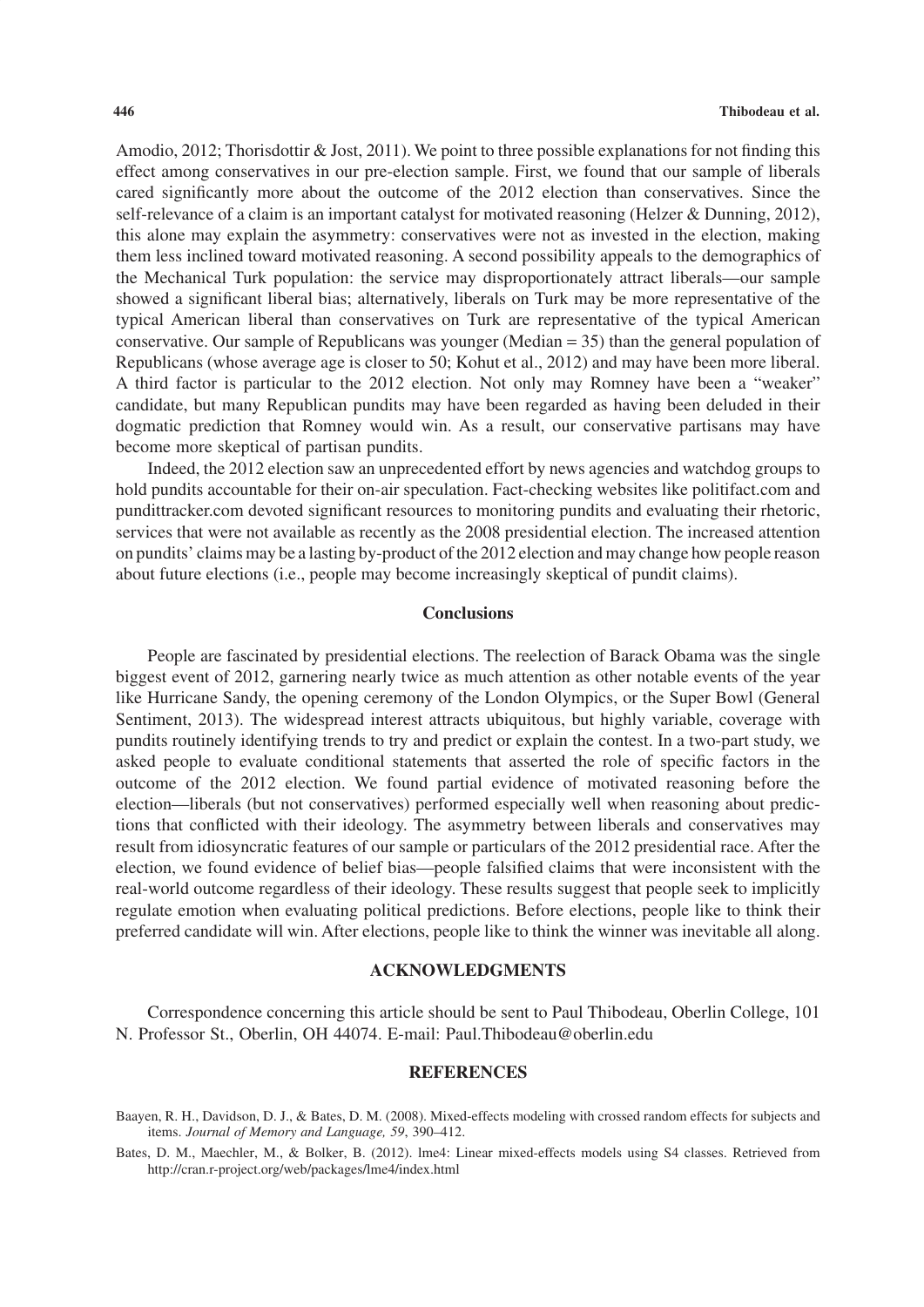#### Elections Bias Reasoning **Elections Bias Reasoning** 447**17**

- Berinsky, A. J., Huber, G. A., & Lenz, G. S. (2012). Evaluating online labor markets for experimental research: Amazon- .com's Mechanical Turk. *Political Analysis, 20*, 351–368.
- Buhrmester, M. D., Kwang, T., & Gosling, S. D. (2011). Amazon's Mechanical Turk: A new source of inexpensive, yet high-quality, data? *Perspectives on Psychological Science, 6*, 3–5.
- Cox, J. R., & Griggs, R. A. (1982). The effects of experience on performance in Wason's selection task. *Memory & Cognition, 10*, 496–502.
- Dawson, E., Gilovich, T., & Regan, D. (2002). Motivated reasoning and performance on the Wason selection task. *Personality and Social Psychology Bulletin, 28*, 1379–1387.
- della Quercia, J. (November 1, 2012). 6 bizarre factors that predict every presidential election. *Cracked*. Retrieved from http://www.cracked.com/article\_20139\_6-bizarre-factors-that-predict-every-presidential-election\_p2.html
- Ditto, P. H., & Lopez, D. F. (1992). Motivated skepticism: Use of differential decision criteria for preferred and nonpreferred conclusions. *Journal of Personality and Social Psychology, 63*, 568–584.
- Evans, J. St. B. T. (1982). *The psychology of deductive reasoning*. London: Routledge Kegan Paul.
- Gaines, B. J., Kuklinski, J. H., Quirk, P. J., Peyton, B., & Verkuilen, J. (2007). Interpreting Iraq: Partisanship and the meaning of facts. *Journal of Politics, 69*, 957–974.
- General Sentiment. (January 2, 2013). *The biggest events of 2012*. Retrieved from http://www.generalsentiment.com/reports/ list html
- Gilovich, T. (1991). *How we know what isn't so: The fallibility of human reason in everyday life*. New York, NY: Free Press.
- Gingrich, N. (Guest). (2012, November 5). *On the Record with Gretta Van Susteren* [Television broadcast]. Washington DC: Fox News.
- Griggs, R. A., & Cox, J. R. (1982). The elusive thematic-materials effect in Wason's selection task. *British Journal of Psychology, 73*, 407–420.
- Helzer, E. G., & Dunning, D. (2012). On motivated reasoning and self-belief. In S. Vazire & T. D. Wilson (Eds.), *Handbook of self-knowledge* (pp. 379–396). New York, NY: Guilford.
- Iyengar, S., & Hahn, K. S. (2009). Red media, blue media, Evidence of ideological selectivity in media use. *Journal of Communication, 59*, 19–39.
- Jost, J. T., & Amodio, D. M. (2012). Political ideology as motivated social cognition: Behavioral and neuroscientific evidence. *Motivation and Emotion, 36*, 55–64.
- Klauer, K. C., Musch, J., & Naumer, B. (2000). On belief bias in syllogistic reasoning. *Psychological Review, 107*, 852–884.
- Klauer, K. C., Stahl, C., & Erdfelder, E. (2007). The abstract selection task: New data and an almost comprehensive model. *Journal of Experimental Psychology: Learning, Memory, and Cognition, 33*, 680–703.
- Kohut, A., Doherty, C., Dimock, M., & Keeter, S. (2012). Trends in American values: 1987–2012. The Pew Research Center, June 4, 2012. Retrieved from http://www.people-press.org/files/legacy-pdf/06-04-12%20Values%20Release.pdf
- Kunda, Z. (1990). The case for motivated reasoning. *Psychological Bulletin, 108*, 480–498.
- Lodge, M., & Taber, C. S. (2005). The automaticity of affect for political leaders, groups, and issues: An experimental test of the hot cognition hypothesis. *Political Psychology, 26*, 455–482.
- Marcus, G. E., & Mackuen, M. B. (1993). Anxiety, enthusiasm, and the vote: The emotional underpinnings of learning and involvement during presidential campaigns. *American Political Science Review, 87*, 672–685.
- Menard, S. (1995). *Applied Logistic Regression Analysis*. Thousand Oaks, CA: Sage.
- Morris, D. (Guest). (2013, February 6). *Piers Morgan Tonight* [Television broadcast]. New York, NY: CNN.
- Nickerson, R. S. (1998). Confirmation bias: A ubiquitous phenomenon in many guises. *Review of General Psychology, 2*, 175–220.
- Nyhan, B., & Reifler, J. (2010). When corrections fail: The persistence of political misperceptions. *Political Behavior, 32*, 303–330.
- R Core Team (2012). R: A language and environment for statistical computing. R Foundation for Statistical Computing, Vienna, Austria.
- Redlawsk, D. P. (2002). Hot cognition or cool consideration? Testing the effects of motivated reasoning on political decision making. *Journal of Politics, 64*, 1021–1044.
- Redlawsk, D. P., Civettini, A. J. W., & Emmerson, K. M. (2010). The affective tipping point: Do motivated reasoners ever "Get It"? *Political Psychology, 31*, 563–593.
- Rothschild, D., & Wolfers, J. (2012). Forecasting elections: Voter intentions versus expectations. Working paper, University of Pennsylvania. Retrieved from http://assets.wharton.upenn.edu/~rothscdm/RothschildExpectations.pdf
- Sperber, D., Cara, F., & Girotto, V. (1995). Relevance theory explains the selection task. *Cognition, 57*, 31–95.
- Taber, C. S., & Lodge, M. (2006). Motivated skepticism in the evaluation of political beliefs. *American Journal of Political Science, 50*, 755–769.